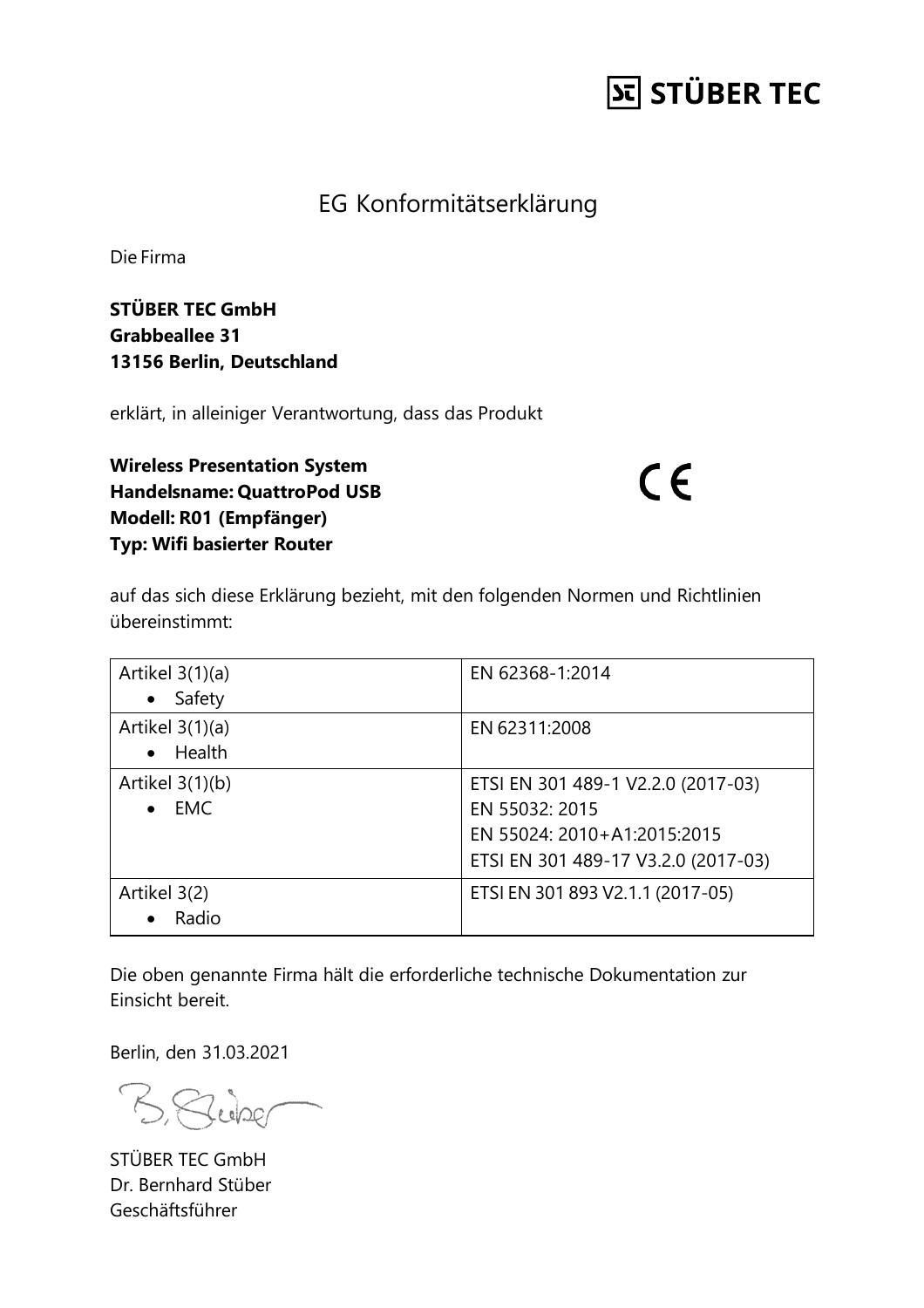## **St STÜBER TEC**

#### EC Declaration of Conformity

We, the company,

**STÜBER TEC GmbH Grabbeallee 31 13156 Berlin, Germany**

certify and declare under our sole responsibility that the apparatus:

**Wireless Presentation System Brand: QuattroPod USB Model: R01 (receiver) Typ: Wifi-based router**

 $C \in$ 

conforms with the essential requirements and other relevant provisions of the following directives and complies with the following standards applied:

| Article $3(1)(a)$<br>Safety<br>$\bullet$     | EN 62368-1:2014                                                                                                            |
|----------------------------------------------|----------------------------------------------------------------------------------------------------------------------------|
| Article $3(1)(a)$<br>Health<br>$\bullet$     | EN 62311:2008                                                                                                              |
| Article $3(1)(b)$<br><b>EMC</b><br>$\bullet$ | ETSI EN 301 489-1 V2.2.0 (2017-03)<br>EN 55032: 2015<br>EN 55024: 2010+A1:2015:2015<br>ETSI EN 301 489-17 V3.2.0 (2017-03) |
| Article 3(2)<br>Radio<br>$\bullet$           | ETSI EN 301 893 V2.1.1 (2017-05)                                                                                           |

The technical documentation is kept at the above mentioned address open for inspection.

Berlin, 31th of March 2021

Bung

STÜBER TEC GmbH Dr. Bernhard Stüber CEO